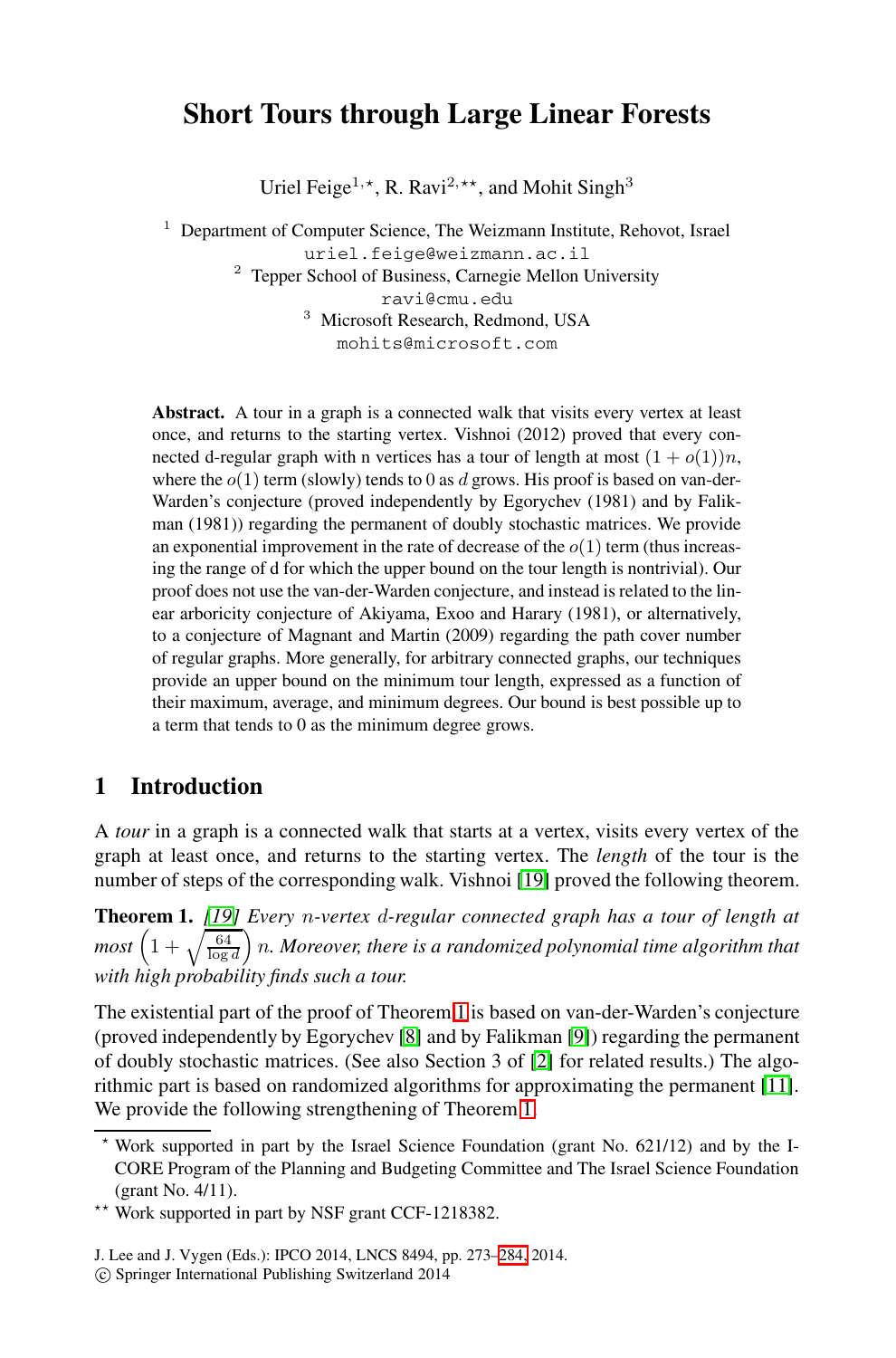<span id="page-1-0"></span>**Theorem 2.** *Every* n*-vertex* d*-regular connected graph has a tour of length at most*  $\left(1+O\left(\frac{1}{\sqrt{d}}\right)\right)n$ . Moreover, there is a randomized polynomial time algorithm that *finds such a tour.*

<span id="page-1-1"></span>Our proof does not use the van-[de](#page-1-0)r-Warden conjecture, and instead works by constructing a large *linear forest*. A linear forest is an acyclic subgraph where the degree of any vertex is at most two. Equivalently, a linear forest is a vertex disjoint union of paths. We prove the following theorem about existence of large lin[ear](#page-11-5) forests in d-regular graphs.

**Theorem 3.** Every n-vertex d-regular graph has a linear forest of size  $\left(1 - O\left(\frac{1}{\sqrt{d}}\right)\right)n$ , *and moreover, such a linear forest can be found in randomized polynomial time.*

A linear forest with a large size given by Theorem 3 is useful for constructing a spanning tree with few odd-degree nodes: indeed, extending the forest to any spanning tree introduces odd degree nodes of the same order as the number of components of the forest. For an even cardinality set  $T$  of vertices, a  $T$ -join is a collection of edges which has odd-degree exactly on v[ert](#page-1-0)ices in  $T$ . Following Chr[ist](#page-0-1)ofides' algorithm [6], it then su[ffi](#page-1-1)ces to construct a T-join on these few odd degree nodes. [We s](#page-11-6)how that, in a graph whose minimum degree is large, there is always a small size  $T$ -join when  $|T|$  is small in the following theorem.

<span id="page-1-2"></span>**Theorem 4.** *Let* <sup>G</sup>(V,E) *be an arbitrary connected graph with* <sup>n</sup> *vertices and minimum degree* δ*, and let* T ⊂ V *be an arbitrary set of vertices of even cardinality. Then there is a T-join with fewer t[han](#page-11-7)*  $2|T| + \frac{3n}{\delta+1}$  *edges.* 

The above theorem then, along with Theorem 3, directly gives Theorem 2. We also observe that Theorem 4 can be thought of as a generalization of the classical result [15], up to additive constant terms, that every graph with min[im](#page-10-1)um degree  $\delta$  has diameter at most  $\frac{3n}{\delta+1}$ . This fo[llow](#page-11-0)s since when  $T = \{u, v\}$  then the smallest T-join is exactly the shortest path between u and v shortest path between  $u$  and  $v$ .

We observe that certain unproved conjectures (specifically, the linear arboricity conjecture of [1], or alternatively, a conjecture of [13] regarding the path cover number of regular graphs) would imply that every  $d$ -regular graph has a linear forest of size  $(1 - O(\frac{1}{d}))n$  and hence, a tour of length at most  $(1 + O(\frac{1}{d}))n$ . This bound would be<br>hest possible up to the hidden constant in the O notation, as there are d-regular graphs best possible up to the hidden constant in the  $O$  notation, as there are  $d$ -regular graphs in which every tour is of length  $(1 + \Omega(\frac{1}{d}))n$ . For more details, see Section 4.<br>In contrast to the result of Vishnoi [19] our results extend naturally to nearl

In contrast to the result of Vishnoi [19], our results extend naturally to nearly regular graphs and we prove the following general theorem.

**Theorem 5.** *Let* G *be a connected* n*-vertex graph with maximum degree* Δ*, average degree* d*, and minimu[m de](#page-9-0)gree* δ*. Then* G *has a tour of length at most*

$$
\left(1+\frac{\Delta-d}{\Delta}+O\left(\frac{1}{\sqrt{\Delta}}\right)+O\left(\frac{1}{\delta}\right)\right)n.
$$

*Moreover, there is a randomized polynomial time algorithm that finds such a tour.*

Theorem 5 provides tours not much larger than n when  $\Delta$  is close to d, and  $\delta$  is fairly large. The term  $\frac{\Delta-d}{\Delta}$  is best possible, but the error terms  $O\left(\frac{1}{\sqrt{\Delta}}\right) + O\left(\frac{1}{\delta}\right)$  can possibly be improved. See more details in Section 3.1.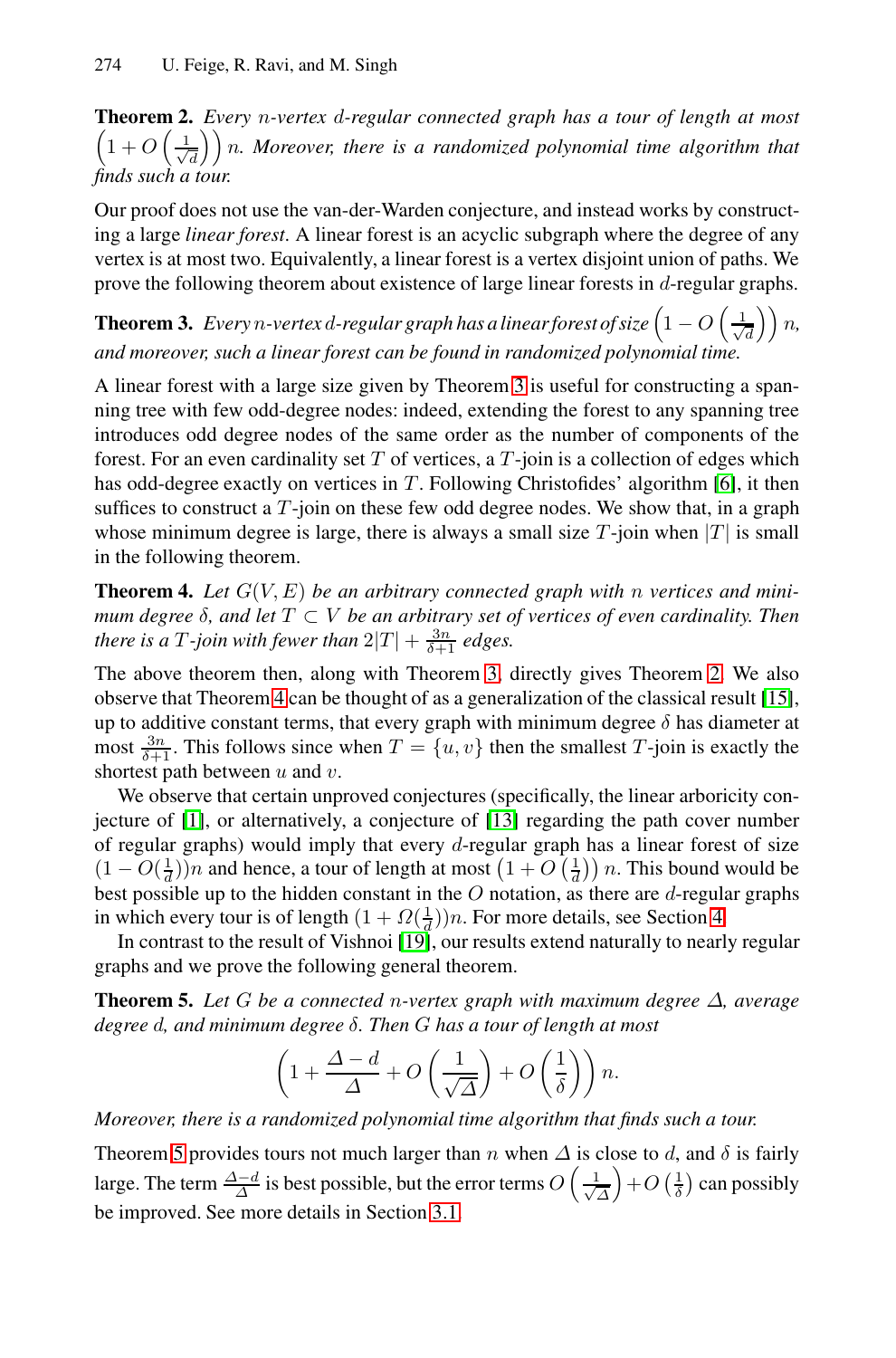### **1.1 Related Work**

There has been extensive recent work on approximation algorithms for the graph-TSP problem, whic[h i](#page-11-8)s the same as that of finding a minimum length tour of a given undi[rec](#page-11-9)ted graph. While Christofides' algorithm [6] gives a  $\frac{3}{2}$  approximation even for graph-<br>TSP a small but constant improvement was presented by Oveis-Gharan et al. [17] TSP, a small but constant improvemen[t w](#page-11-10)as presented by Oveis-Gharan et al. [17]. Mömke and Svensson [14] improved this significantly while further improvements by Sebö an[d Vy](#page-11-0)gen [18] have brought the current best approximation factor for graph-TSP down to  $\frac{7}{5}$ . The methods of Mömke and Svensson [14] also give a  $\frac{4}{3}$  approximation algorithm for minimum length tours in subcubic 2-connected graphs algorithm for minimum length tours in subcubic 2-connected graphs.

Another line of work has focused on graph theoretic methods to obtain improved approximation factors: Boyd et al. [5] showed a  $\frac{4}{3}$  approximation for 2-connected cubic<br>graphs: Correa et al [7] gave an algorithm that finds a tour of length at most  $(\frac{4}{3}, \frac{1}{3}, \frac{1}{3})$ graphs; Correa et al [7] gave an algorithm that finds a tour of length at most  $(\frac{4}{3} - \frac{1}{61236})n$ <br>in n-node 2-connected cubic graphs, while Karn and Ravi [12] gave an algorithm that in n-node 2-conne[ct](#page-1-1)ed cubic graphs, while Karp and Ravi [12] gave an algorithm that finds a tour of length at most  $\frac{9n}{7}$  in cubic bipartite graphs. For general, *d*-regular connected graphs. Vishnoi [19] gave an algorithm for finding tours of length at most connected graphs, Vishnoi [19] gave an algorithm for finding tours of length at most  $(1+\frac{8}{\sqrt{\log d}})n$ .

## **2 Small** *T***-joins in Regular Graphs**

In this section we prove Theorem 4 which follows directly from the following strengthening.

**Theorem 6.** Let  $G(V, E)$  be an arbitrary connected graph with n vertices and mini*mum degree* δ, and let  $T ⊆ V$  *be an arbitrary set of vertices of even cardinality. Then there is a*  $T$ -join with fewer than  $2|T| + \frac{3n}{\delta+1} - 2\nu$  edges, where  $\nu$  is the number of con-<br>pected components in the  $T$ -join. Moreover, such a  $T$ -join can be found in polynomial *nected components in the* T *-join. Moreover, such a* T *-join can be found in polynomial time.*

*Proof.* Given  $u, v \in V$ , let  $d(u, v)$  denote the number of edges along the shortest path between  $u$  and  $v$  in  $G$ . Consider the following iterative procedure for constructing a set  $S \subset V$  together with a set P of *virtual edges*, each of length 3. Initially, place an arbitrary vertex  $v$  in  $S$ . Thereafter, in every iteration, consider an arbitrary vertex (say,  $u$ ) whose distance from  $S$  is exactly 3. If there is no such vertex the procedure ends. Given such a vertex u, let w be an arbitrary vertex in S with  $d(w, u) = 3$ . Add u to S and the virtual edge  $(w, u)$  to P. This completes the description of the iteration.

Observe that necessarily  $|S| \leq \frac{n}{\delta+1}$ , because every vertex of S excludes all its neigh-<br>s from being in S, and the neighborhoods of vertices in S are disjoint. Observe also bors from being in S, and the neighborhoods of vertices in S are disjoint. Observe also that the graph  $G'(S, P)$  induced on S and the virtual edges is a tree.<br>Associate with every vertex  $v \in T \setminus S$  the vertex  $v \in S$  that is cle

Associate with every vertex  $v \in T \setminus S$  the vertex  $u \in S$  that is closest to v (breaking ties arbitrarily), and observe that  $d(u, v) \leq 2$  (due to the maximality of S). Add an auxiliary edge  $(u, v)$  to P, with length  $d(u, v)$ . Consider now the tree T' whose vertices are  $T \cup S$ , and whose edge set is P. The total number of virtual edges in T' is exactly  $|S \cup T| - 1$ , exactly  $|S| - 1$  of these virtual edges have length 3, and the remaining edges have length at most 2. Within  $T'$ , find the unique  $T$ -join (where a tree edge is in the T-join iff each of the two connected components that are formed by removing it has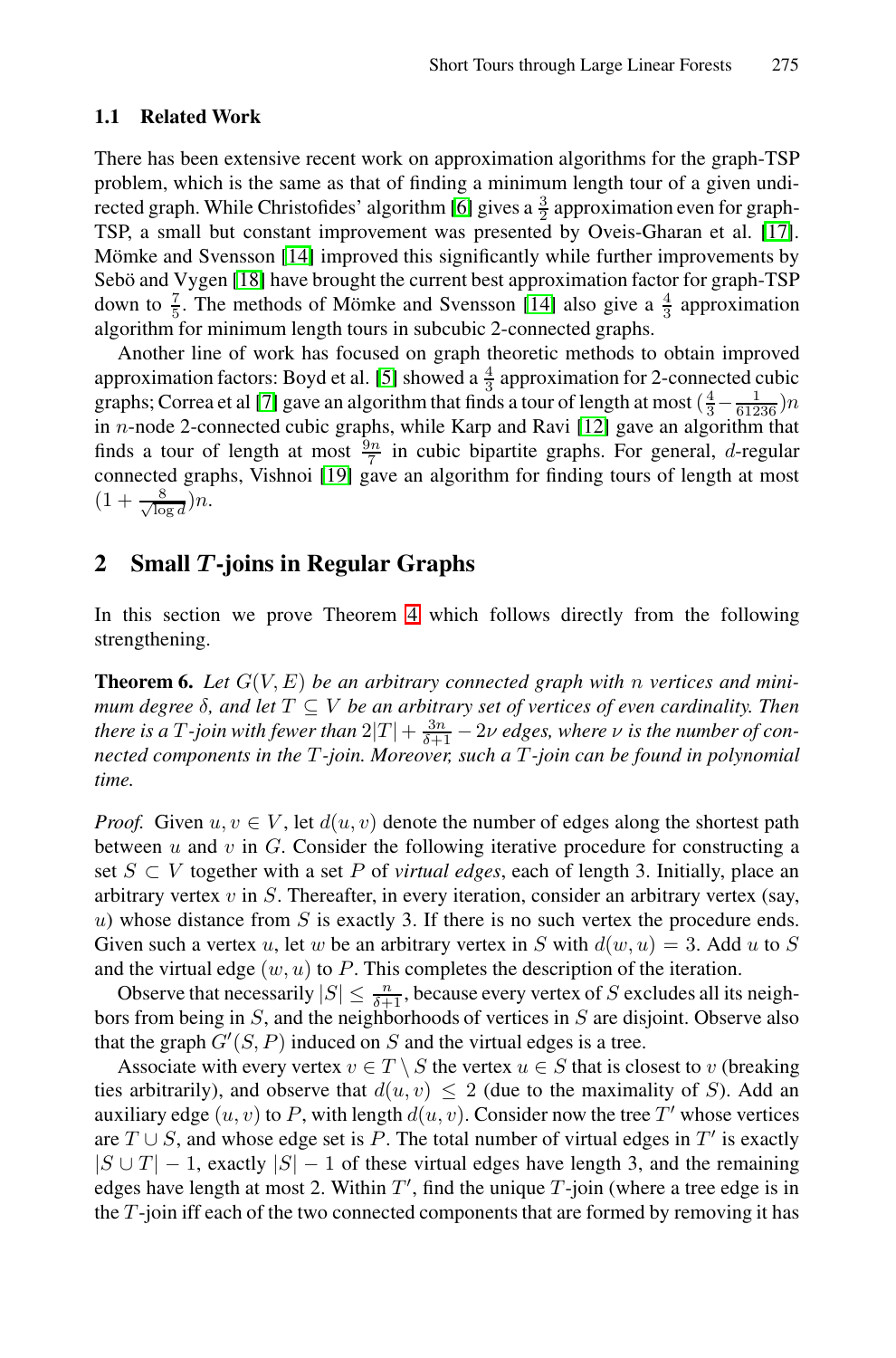an odd number of vertices from T). Let  $\nu'$  denote the number of connected components (with respect to  $T'$ ) in this  $T$ -join. Then the number of virtual edges in the  $T$ -join is exactly  $|S \cup T| - \nu'$ , and their total length is at most  $3(|S| - 1) + 2|T \setminus S| - 2(\nu' - 1) <$ <br> $3|S| + 2|T| - 2\nu'$  $3|S| + 2|T| - 2\nu'.$ <br>Now replace the

<span id="page-3-0"></span>Now replace the virtual edges of the  $T$ -join by edges along the corresponding shortest paths in G. The total number of edges needed is less than  $3|S| + 2|T| - 2\nu'$ .<br>In the process of replacing virtual edges by paths, the same edge of G might be in-In the process of replacing virtual edges by paths, the same edge of  $G$  might be introduced multiple times. If so, any double occurrence of an edge is removed (as this does not change the parity of degrees), so as to make the resulting  $T$ -join a simple subgraph of  $G$  with no parallel edges. The removal of a set of edges parallel to each other might add 1 to the number of connected components, but decreases the number of edges in the T-join by at least 2. Hence if the final number of connected components in the T-join is  $\nu$ , then the total number of edges in the T-join is less than  $3|S| + 2|T| - 2\nu \le 2|T| + \frac{3n}{\delta+1} - 2\nu$ , as desired.

We now prove the following corollary.

**Corollary 1.** *Let* G *be a connected graph with* n *vertices and minimum degree* δ*, and let* F *be a linear forest in* G*. Then given* F*, one can find in polynomial time a tour of* G *of length smaller than*  $2n - |F| + \frac{5n}{\delta + 1}$ .

*Proof.* Without loss of generality, assume that  $F$  is a maximal linear forest. This implies that isolated vertices cannot be neighbors of each other or neighbors of endpoints of paths, and endpoints of different paths cannot be neighbors of each other. The forest  $F$ induces in G exactly  $n - |F|$  connected components, where a connected component is either a path or an isolated vertex.

We first describe a process for adding edges from  $G$  to the forest so that it becomes connected. In the process we may add the same edge more than once, and hence we shall obtain a connected spanning multigraph. The governing consideration in deciding which edges to add is that of keeping the number of odd degree vertices as small as possible (in particular, all odd degree vertices will be of degree one). The rules for adding edges are as follows:

- 1. If a component is an isolated vertex  $v$ , add an arbitrary edge incident to  $v$  (hence  $v$ joins some other connected component), and double this edge. Hence the number of connected components drops by one, the number of edges grows by two, and the number of odd degree vertices does not change.
- 2. If there are two vertices  $u$  and  $v$  of degree one in different connected components  $C_u$  and  $C_v$  with  $d(u, v) = 2$  then connect them by a shortest path. Hence the number of connected components drops by one, the number of edges grows by two, and the number of odd degree vertices drops by two. Observe that the path between u and v might go through another component  $C'$ , in which case the number of connected components should have dropped by two. However, for uniformity of the analysis (and without affecting its correctness) we shall count  $C'$  as a component distinct from the new component formed by  $C_u$  and  $C_v$ .

When none of the above two rules applies, let  $q$  denote the number of remaining connected components (each of which has two vertices of degree one).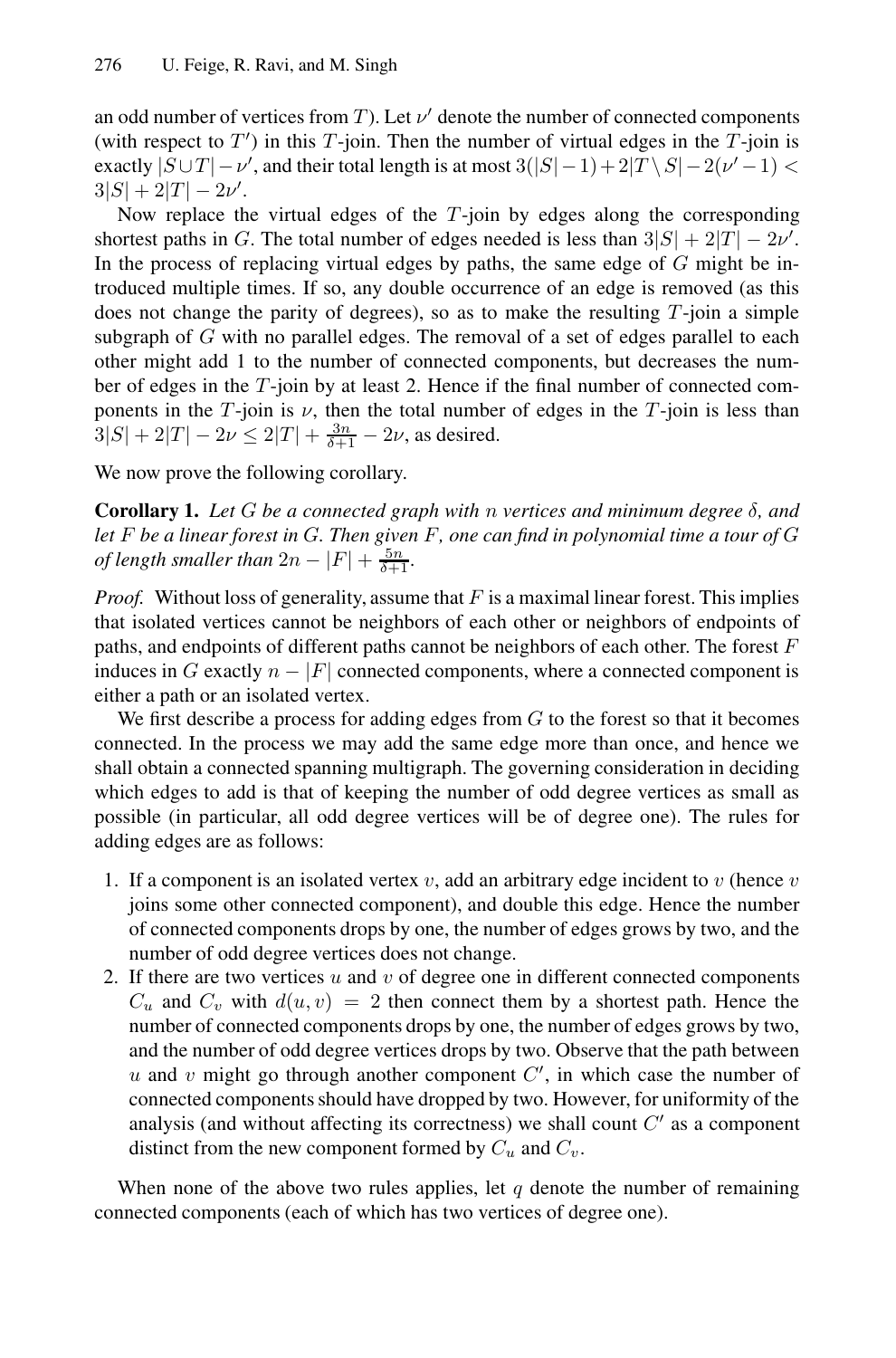The number of edges (including parallel edges) added by the above procedure is exactly  $2(n - |F| - q)$ .

Observe that if we take one vertex of degree one from each remaining component, no two such vertices share a neighbor (otherwise rule 2 above would apply). Hence  $q \leq \frac{n}{\delta+1}.$ <br>Let T.

Let T denote the set of odd degree vertices that still remain, and note that  $|T| = 2q \le \frac{2n}{\delta+1}$ . Now find a T-join in G using Theorem 6. This T-join has less than  $2|T| + \frac{3n}{\delta+1} - 2\nu$ <br>edges where *y* denotes the nu edges, where  $\nu$  denotes the number of connected components of the  $T$ -join.

<span id="page-4-0"></span>The union of the  $q$  components and the  $T$ -join is an Eulerian subgraph of  $G$  with at most  $\nu$  connected components. It can be made connected (and kept Eulerian) by adding  $\nu-1$  pairs of parallel edges. Thereafter, an Eulerian cycle can serve as a tour of G. The total number of edges (counting multiplicities) in this union is less than

$$
|F| + 2(n - |F| - q) + 4q + \frac{3n}{\delta + 1} - 2\nu + 2(\nu - 1) < 2n - |F| + \frac{5n}{\delta + 1}
$$

proving the theorem.

### **3 Large Linear Forests and Fractional Arboricity**

The *fractional linear arboricity* of a graph G is the minimum number of linear forests needed to cover every edge where we are allowed to pick a linear forest fractionally. Given Corollary 1, the proof of Theorem 2 would follow from a lower bound on the size of [th](#page-4-0)e maximum linear f[or](#page-1-0)est in regular graphs. Indeed, we prove a stronger result and show that fractional linear arboricity of any d-regular graph is at most  $\frac{d-O(\sqrt{d})}{2}$ .

**Theorem 7.** *There exists a randomized algorithm that given a d-regular graph*  $G =$  $(V, E)$  *returns a linear forest* F such that for each edge  $e \in E$ , the probability  $e \in F$ *is at least*  $\frac{2}{d+O(\sqrt{d})}$ . Thus the fractional arboricity of any d-regular graph is at most  $\frac{d-O(\sqrt{d})}{2}.$ 

Before we prove Theorem 7, we prove Theorem 3.

*Proof ([Pro](#page-0-1)of of Theorem 3).* Sample a random linear forest F as given by Theorem 7. The e[xp](#page-0-1)ected size [of](#page-1-0) the forest  $F$  is at least

$$
\sum_{e \in E} Pr[e \in F] \ge |E| \cdot \frac{2}{d + O(\sqrt{d})} \ge \frac{nd}{2} \cdot \frac{2}{d + O(\sqrt{d})} \ge \left(1 - O\left(\frac{1}{\sqrt{d}}\right)\right)n
$$

as required.

We can now prove Theorem 2.

*Proof (Proof of Theorem 2).* Theorem 3 implies that every n-vertex d-regular graph has a linear forest of size  $(1 - O(\sqrt{\frac{1}{d}}))n$ , and moreover, such a linear forest can be found in polynomial time. Plugging this value of  $|F|$  in Corollary 1 proves the theorem.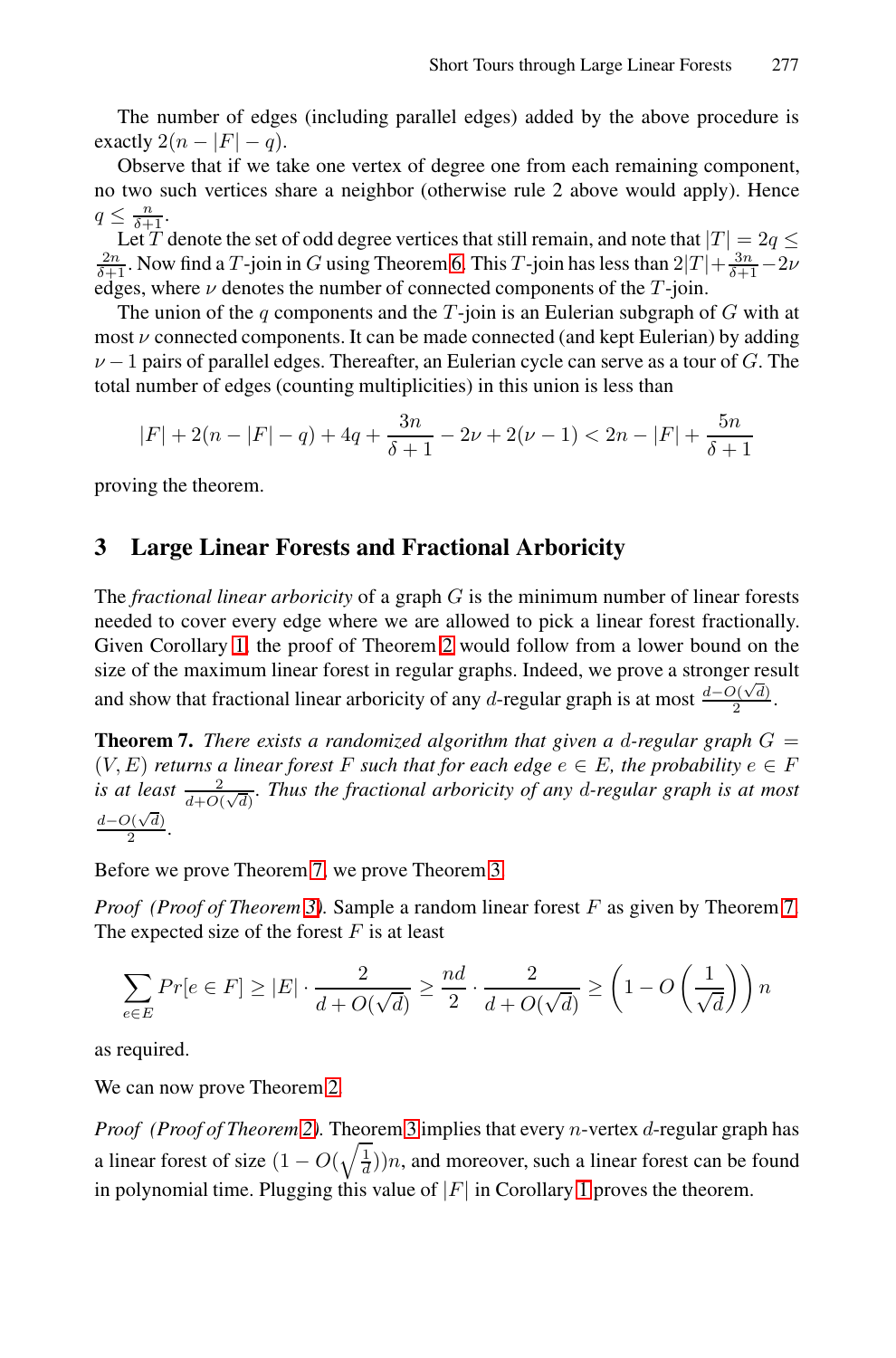Thus it remains to prove Theorem 7.

*Proof (Proof of Theorem 7).* We shall now describe an iterative algorithm for constructing a random linear forest  $F$ . We shall assume for simplicity that  $n$  is a power of 2. This assumption has negligible effect on our bounds.

<span id="page-5-0"></span>In the beginning of iteration i for  $i = 1, 2, \ldots$  we have a directed graph  $G_i = (V_i, E_i)$ where the maximum out/in-degree of every vertex is  $d_i$  where  $d_i \simeq \frac{d}{2^i}$  and there are no<br>parallel arcs (but there can be two anti-parallel arcs). The vertex set of  $G_i$  is obtained by parallel arcs (but there can be two anti-parallel arcs). The vertex set of  $G_i$  is obtained by identifying vertices of  $G$ ; thus each vertex of  $V_i$  corresponds to subset of vertices in V and these subsets form a partition of  $V$ . We also maintain that edges included in  $F$  up to iteration  $i - 1$  have both their endpoints contracted to the same vertex in  $V_i$ . Indeed, the edges of included so far in  $F$  within any subset corresponding to a vertex in  $V_i$  form a path. For  $i = 1$ , we initialize  $G_1$  as follows. If d is even, we pick an Eulerian tour traversing each edge of G exactly once and orient the edges by picking an orientation of the tour and we set  $d_1 = \frac{d}{2}$ . If d is odd, we first add a perfect matching of auxiliary<br>edges to G. Observe that the multiplicity of any edge is at most two after adding the edges to G. Observe that the multiplicity of any edge is at most two after adding the matching. Now we pick an Eulerian orientation which traverses any two parallel edges right after each other. Now consider the orientation of the edges as given by the Eulerian tour. Clearly, there are no parallel arcs as any edge of multiplicity two is oriented as a pair of anti-parallel arcs. In this case, we set  $d_1 = \frac{d+1}{2}$ .<br>In each iteration *i*, we do the following steps

In each iteration  $i$ , we do the following steps.

- 1. Pair the vertices of  $G_i$  in an arbitrary manner. Then form a directed bipartite graph  $D_i$  with bipartition  $L_i \cup R_i = V_i$ , where from each pair of vertices one vertex is included in  $L_i$  and the other in  $R_i$ , uniformly at random and independently for each pair. Remove all arcs with both endpoints in  $L_i$  or both endpoints in  $R_i$  to obtain a directed bipartite graph.
- 2. Next, scan all vertices one by one, and if a vertex has current in- or out-degree more than  $d_{i+1} = \lceil \frac{d_i}{2} \rceil$ , delete a uniformly random set of in- or out-edges until the degree is exactly  $d_{i+1}$ . After this pass, all vertices have in- and out-degree at most degree is exactly  $d_{i+1}$ . After this pass, all vertices have in- and out-degree at most  $d_{i+1}$  but some may have a strictly smaller degree.
- 3. Consider the bipartite graph formed by edges directed from  $L_i$  to  $R_i$ . This bipartite graph has maximum degree  $d_{i+1}$ . Add *auxiliary* edges between vertices of  $L_i$  and  $R_i$  of degree less than  $d_{i+1}$  in an arbitrary manner (allowing also parallel edges), until a regular bipartite multi-graph of degree  $d_{i+1}$  is obtained.
- 4. Legally color the edges of this regular bipartite multi-graph with  $d_{i+1}$  colors, thus obtaining  $d_{i+1}$  perfect matchings. Select uniformly at random one of the color classes as the perfect matching  $N_i$ .
- 5. Let  $N_i'$  denote the set of edges which go from  $R_i$  to  $L_i$  and are anti-parallel to an edge in  $N_i$ . Now do one of the following steps.
	- (a) Select  $N'_i$  as matching  $M_i$  with probability  $\frac{2}{d_{i+1}}$  and end the algorithm.
	- (b) Otherwise, with probability  $1 \frac{2}{d_{i+1}}$ , let  $M_i = N_i$ , and remove all arcs of  $N'_i$ .<br>Pamous all arcs that go from  $I_i$  to  $P_i$  and unify the and points of  $M_i$ . Thus Remove all arcs that go from  $L_i$  to  $R_i$  and unify the endpoints of  $M_i$ . Thus in the contracted graph, we only retain edges that go from  $R_i$  to  $L_i$ , and the out/in-degree of each vertex is at most  $d_{i+1}$ . Observe that the contracted graph is a simple graph, with no parallel edges and no self loops. This contracted graph serves as  $G_{i+1}$  for the next iteration  $i + 1$ .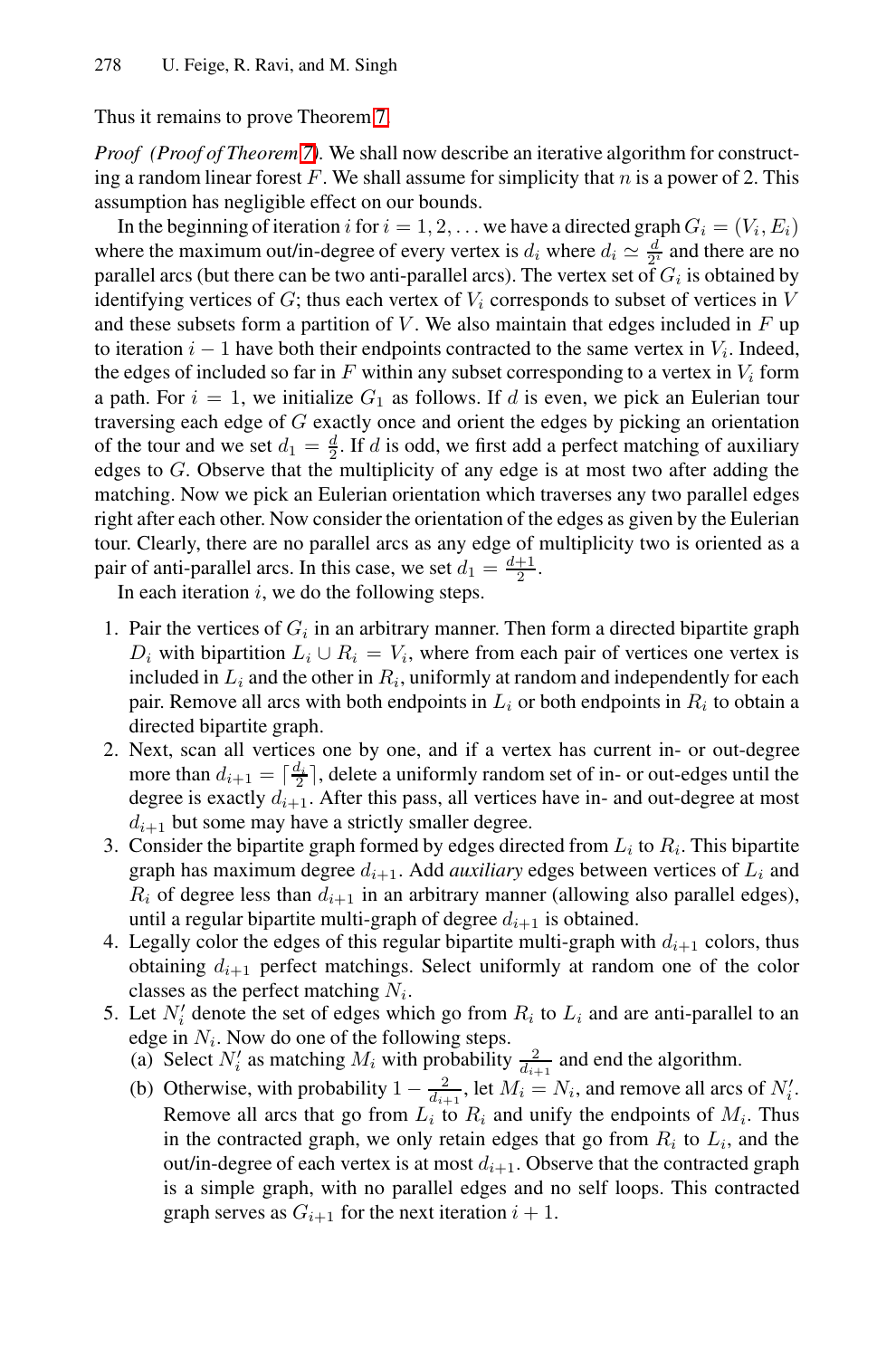If step 5(a) is never invoked, the algorithm ends after  $\log n$  iterations, as by then the whole graph is contracted to a single vertex. The final output  $F$  of the algorithm is the union of all  $M_i$ , excluding all the auxiliary edges.

### **Proposition 1.** *The output of the algorithm is a linear forest.*

*Proof.* Add to the output of the algorithm also all the auxiliary edges that were used in order to extend the  $M_i$  matchings into perfect matchings. Considering the graph induced on the edges of all  $M_i$  and the auxiliary edges, it can be verified by induction that every vertex in iteration i corresponds to a directed path with exactly  $2<sup>i</sup>$  vertices, where the operation performed in iteration  $i$  matches such paths in pairs, and concatenates the two members of a pair with a directed (original or auxiliary) edge. Hence with the auxiliary edges the final output of the algorithm is a collection of vertex disjoint paths. Removing the auxiliary edges leaves a vertex disjoint set [of](#page-5-0) paths (some of which might be isolated vertices), which by definition is a linear forest.

**Lemma 1.** For any *i*, an edge  $e$  is deleted in Step 2 with probability at most  $\frac{8}{\sqrt{d_{i+1}}}$ .

*Proof.* Let  $e = (u, v)$  be any arc  $e \in G_i$ . The probability that  $e \in E(R_i, L_i)$  is at least  $\frac{1}{4}$  (exactly  $\frac{1}{2}$  if u and v are paired and exactly  $\frac{1}{4}$  otherwise), and likewise for  $e \in E(L_i, R_i)$ . Let us first condition on the event that either  $e \in E(R_i, L_i)$  or  $e \in E(L_i, R_i)$  $E(L_i, R_i)$  and calculate the probability that e is deleted in Step (2) of iteration i. This can happen if the out-degree of u or in-degree of v is more than  $d_{i+1}$ . Let us concentrate on the event that e is deleted due to high out-degree at u. For each pair  $p = \{w, w'\}$ <br>of vertices in  $G$ . let X, denote the indicator random variable for the event that either of vertices in  $G_i$ , let  $X_p$  denote the indicator random variable for the event that either  $(u, w)$  or  $(u, w')$  is in  $E(R_i, L_i)$ . If u has out arcs to both w and w', then  $X_p = 1$  with probability one. If u has an out-arc to exactly one of w or w' then  $X = 1$ with probability one. If u has an out-arc to exactly one of w or w', then  $X_p = 1$ <br>with probability  $\frac{1}{x}$ . Moreover, these random variables are independent since we make with probability  $\frac{1}{2}$ . Moreover, these random variables are independent since we make decisions for each pair independently. Thus the out-degree of u is  $X = \sum_{p} X_p$  where  $E[X] \le \sum_{p} E[X] \le d_{\text{max}}$ . Since X is a sum of  $f(0, 1)$ -valued independent Bernoulli  $E[X] \leq \sum_{p} E[X_{p}] \leq d_{i+1}$ . Since X is a sum of  $\{0, 1\}$ -valued independent Bernoulli<br>random variables, standard Chernoff bounds imply that random variables, standard Chernoff bounds imply that

$$
Pr[deg^{out}(u) \ge d_{i+1} + c\sqrt{d_{i+1}}] \le e^{-\frac{c^2}{3}}.
$$

Since we delete a random set of required number of edges at  $u$ , we obtain that

 $Pr[e]$  is deleted due to high out-degree at u

$$
\leq \sum_{c=0}^{\infty} \frac{(c+1)\sqrt{d_{i+1}}}{d_i + c\sqrt{d_{i+1}}} Pr[d_{i+1} + c\sqrt{d_{i+1}}] \leq deg^{out}(u) \leq d_{i+1} + (c+1)\sqrt{d_{i+1}}]
$$
  

$$
\leq \sum_{c=0}^{\infty} \frac{(c+1)\sqrt{d_{i+1}}}{d_i + c\sqrt{d_{i+1}}} \cdot e^{-\frac{c^2}{3}} \leq \frac{1}{\sqrt{d_{i+1}}} \sum_{c=0}^{\infty} (c+1) \cdot e^{-\frac{c^2}{3}} \leq \frac{4}{\sqrt{d_{i+1}}}
$$

An identical bound holds for the event that  $e$  is deleted due to high in-degree at  $v$ . Thus, from the union bound, it follows that

$$
Pr[e \text{ is deleted in Step 2}] \le \frac{8}{\sqrt{d_{i+1}}}.
$$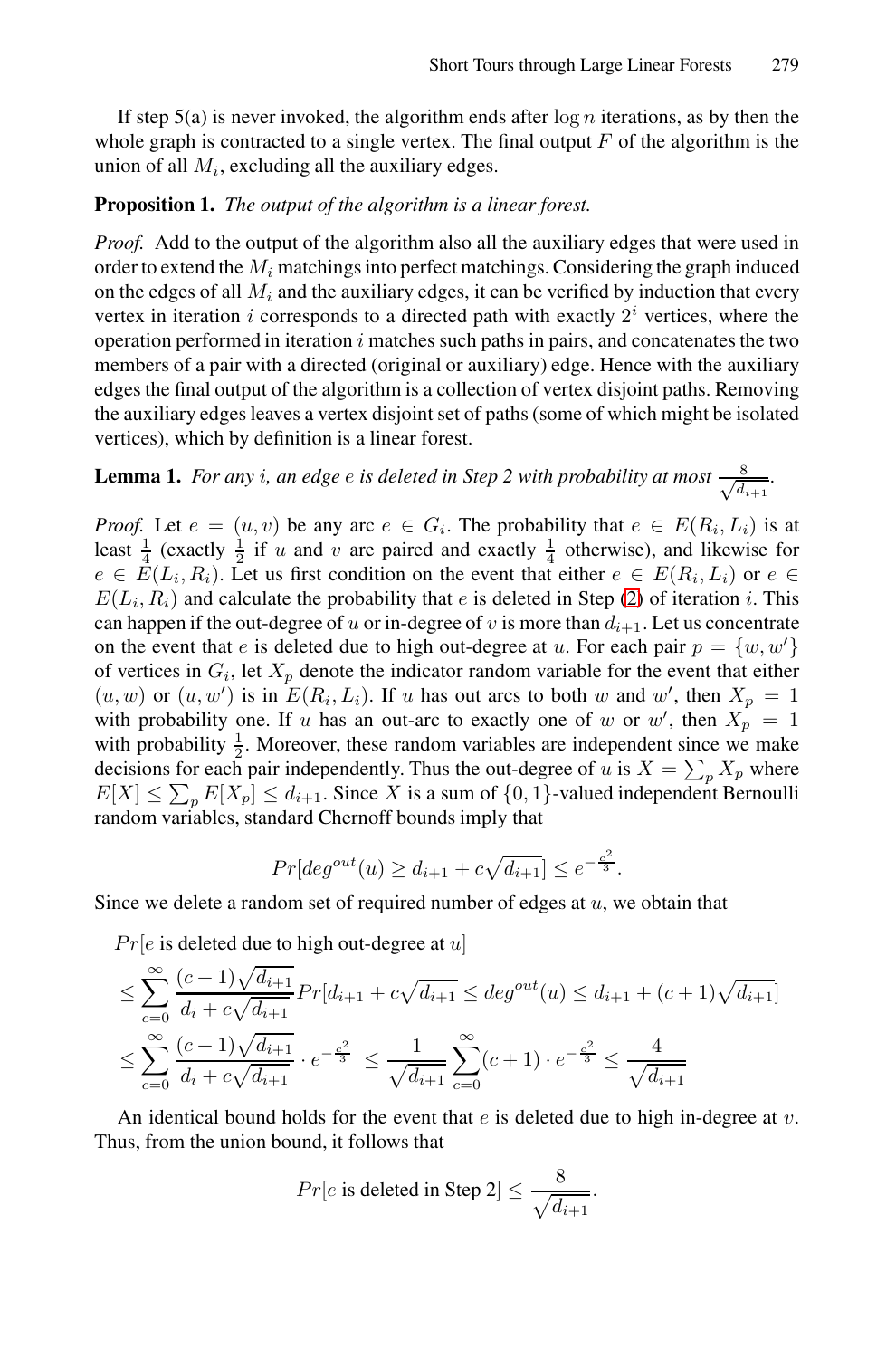We now lower bound the probability that any  $e$  is included in  $F$ . We prove the following lemma for the first  $T = \frac{\log d}{2}$  iterations. For this lemma, we assume that d is also a power of two for ease of analysis. This assumption has a negligible effect on the bounds.

**Lemma 2.** *For any*  $1 \leq i \leq T$ *,* 

$$
Pr[e \in F | e \in G_i] \ge \frac{1}{d_i + (2^{\frac{i}{2} + 1} + 30(\sqrt{2} + 1))\sqrt{d_i}}
$$

*Proof.* The proof is by reverse induction on i. For  $i = T$ , we have  $2^{T/2} = d^{1/4}$  and  $d_T = \frac{d}{2^T} = \sqrt{d}$ . Thus we have that

$$
\frac{1}{d_T + \left(2^{\frac{T}{2}+1} + 30(\sqrt{2}+1)\right)\sqrt{d_T}} = \frac{1}{d_T + \left(2\sqrt{d_T} + 30(\sqrt{2}+1)\right)\sqrt{d_T}} \le \frac{1}{3d_T}.
$$

We will show that

$$
Pr[e \in F | e \in G_T] \ge \frac{1}{3d_T} \ge \frac{1}{d_T + \left(2^{\frac{T}{2} + 1} + 30(\sqrt{2} + 1)\right)\sqrt{d_T}}
$$

which will prove the base case.

The chance that  $e \in E(L_i, R_i)$  is at least  $\frac{1}{4}$ . From Lemma 1, *e* is removed in Step 2 with probability at most  $\frac{8}{\sqrt{d_{T+1}}}$ . Since, each color class is chosen with probability  $\frac{1}{d_{T+1}}$ , we obtain that

$$
Pr[e \in N_T | e \in G_T] \ge \left(\frac{1}{4} - \frac{8}{\sqrt{d_{T+1}}}\right) \cdot \frac{1}{d_{T+1}}
$$

But then it is included in  $M_T$  with probability  $1 - \frac{2}{d_{T+1}}$  independent of the earlier events. Thus

$$
Pr[e \in M_T | e \in G_T] \ge \left(\frac{1}{4} - \frac{8}{\sqrt{d_{T+1}}}\right) \frac{1}{d_{T+1}} \cdot \left(1 - \frac{2}{d_{T+1}}\right) \ge \frac{1}{6d_{T+1}} = \frac{1}{3d_T}
$$

for sufficiently large values of d. This proves the base case of the induction.

Now consider any i and let  $e \in G_i$ . Then e can be included in F in the following three events. Firstly, if it is in  $E(L_i, R_i)$ , then it can included in  $N_i$  and then chosen in  $M_i$ . Secondly, if it is in  $E(R_i, L_i)$  and if one of the anti-parallel edges to it is chosen in  $N_i$  then it is included in  $N'_i$  and can be chosen in  $M_i$ . Lastly, if it is  $E(R_i, L_i)$  but  $M_i$  is<br>chosen as  $N_i$  and it is not deleted in Step 5, it can be chosen in  $G_{i,j}$ . We will calculate chosen as  $N_i$  and it is not deleted in Step 5, it can be chosen in  $G_{i+1}$ . We will calculate the probabilities of the first two events and apply induction to the last event to prove the inductive hypothesis. We have the following inequalities. All events are conditioned on the event that  $e \in G_i$ .

$$
Pr[e \in F] = Pr[e \in E(L_i, R_i)] \cdot Pr[e \in F|e \in E(L_i, R_i)] + Pr[e \in E(R_i, L_i)] \cdot Pr[e \in M_i|e \in E(R_i, L_i)] + Pr[e \in E(R_i, L_i)] \cdot Pr[e \in G_{i+1}|e \in E(R_i, L_i)] \cdot Pr[e \in F|e \in G_{i+1}]
$$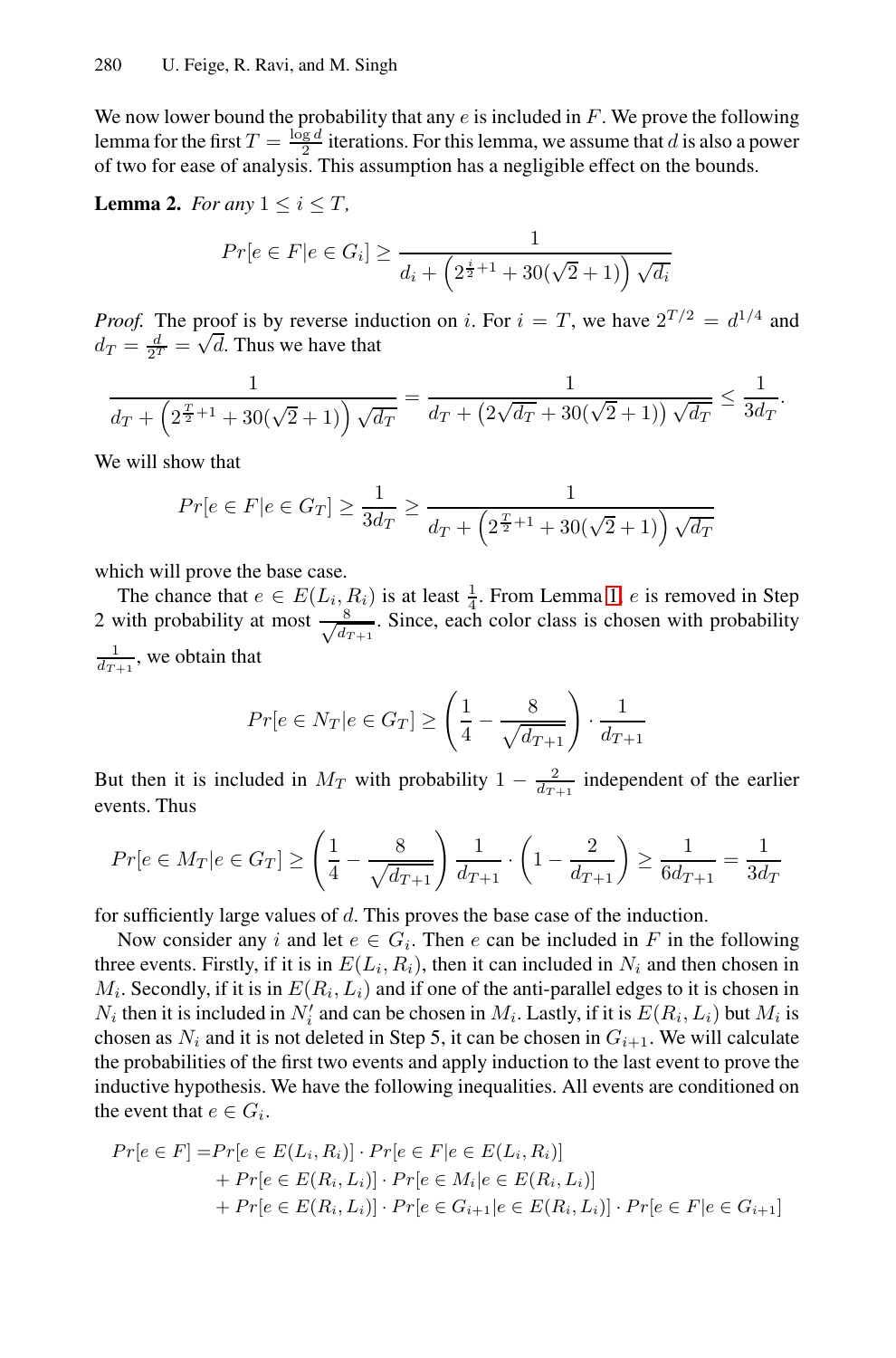Now, we calculate each of terms.

$$
Pr[e \in E(L_i, R_i)] \ge \frac{1}{4}
$$
  

$$
Pr[e \in F | e \in E(L_i, R_i)] \ge \left(1 - \frac{8}{\sqrt{d_{i+1}}}\right) \cdot \frac{1}{d_{i+1}} \cdot \left(1 - \frac{2}{d_{i+1}}\right)
$$

Now  $Pr[e \in E(R_i, L_i)] \geq \frac{1}{4}$ . Conditioned on the event that  $e \in E(R_i, L_i)$ , let r be the multiplicity of the anti-parallel arc to e in  $E(L_i, R_i)$  after the addition of dummy the multiplicity of the anti-parallel arc to e in  $E(L_i, R_i)$  after the addition of dummy edges in Step 3. Then, one of these arcs in selected in  $N_i$  with probability  $\frac{r}{d_{i+1}}$ .

$$
Pr[e \in M_i | e \in E(R_i, L_i)] \ge \left(1 - \frac{8}{\sqrt{d_{i+1}}}\right) \cdot \frac{r}{d_{i+1}} \cdot \frac{2}{d_{i+1}}
$$

In the last case,  $e$  is included in  $G_{i+1}$  if one of the anti-parallel edges is not chosen in  $N_i$  but we chose  $M_i = N_i$ .

$$
Pr[e \in G_{i+1}| e \in E(R_i, L_i)] \ge \left(1 - \frac{8}{\sqrt{d_{i+1}}}\right) \cdot \left(1 - \frac{r}{d_{i+1}}\right) \cdot \left(1 - \frac{2}{d_{i+1}}\right)
$$

By induction, we have

$$
Pr[e \in F | e \in G_{i+1}] \ge \frac{1}{d_{i+1} + f(i+1)\sqrt{d_{i+1}}}
$$

where we let  $f(j) = 2^{j/2+1} + 30(\sqrt{2} + 1)$  for any j for ease of notation.<br>Combining all the above inequalities we obtain that

Combining all the above inequalities, we obtain that

$$
Pr[e \in F | e \in G_i] \ge \frac{1}{4} \cdot \left(1 - \frac{8}{\sqrt{d_{i+1}}}\right) \cdot \frac{1}{d_{i+1}} \cdot \left(1 - \frac{2}{d_{i+1}}\right) + \frac{1}{4} \cdot \left(1 - \frac{8}{\sqrt{d_{i+1}}}\right) \cdot \frac{r}{d_{i+1}} \cdot \frac{2}{d_{i+1}} + \frac{1}{4} \cdot \left(1 - \frac{8}{\sqrt{d_{i+1}}}\right) \cdot \left(1 - \frac{r}{d_{i+1}}\right) \cdot \left(1 - \frac{2}{d_{i+1}}\right) \cdot \frac{1}{d_{i+1} + f(i+1)\sqrt{d_{i+1}}}
$$

We first notice that the coefficient at  $r$  is always positive and hence the expression is minimized when  $r = 0$ . Simplifying we get

$$
Pr[e \in F | e \in G_i] \ge \frac{1}{4} \cdot \left(1 - \frac{8}{\sqrt{d_{i+1}}}\right) \left(1 - \frac{2}{d_{i+1}}\right) \left(\frac{1}{d_{i+1}} + \frac{1}{d_{i+1} + f(i+1)\sqrt{d_{i+1}}}\right)
$$
  

$$
\ge \frac{1}{4} \cdot \left(1 - \frac{10}{\sqrt{d_{i+1}}}\right) \left(\frac{1}{d_{i+1}} + \frac{1}{d_{i+1} + f(i+1)\sqrt{d_{i+1}}}\right)
$$
  

$$
\ge \frac{1}{4} \left(\frac{1}{d_{i+1} + 30\sqrt{d_{i+1}}} + \frac{1}{d_{i+1} + f(i+1)\sqrt{d_{i+1}}}\right)
$$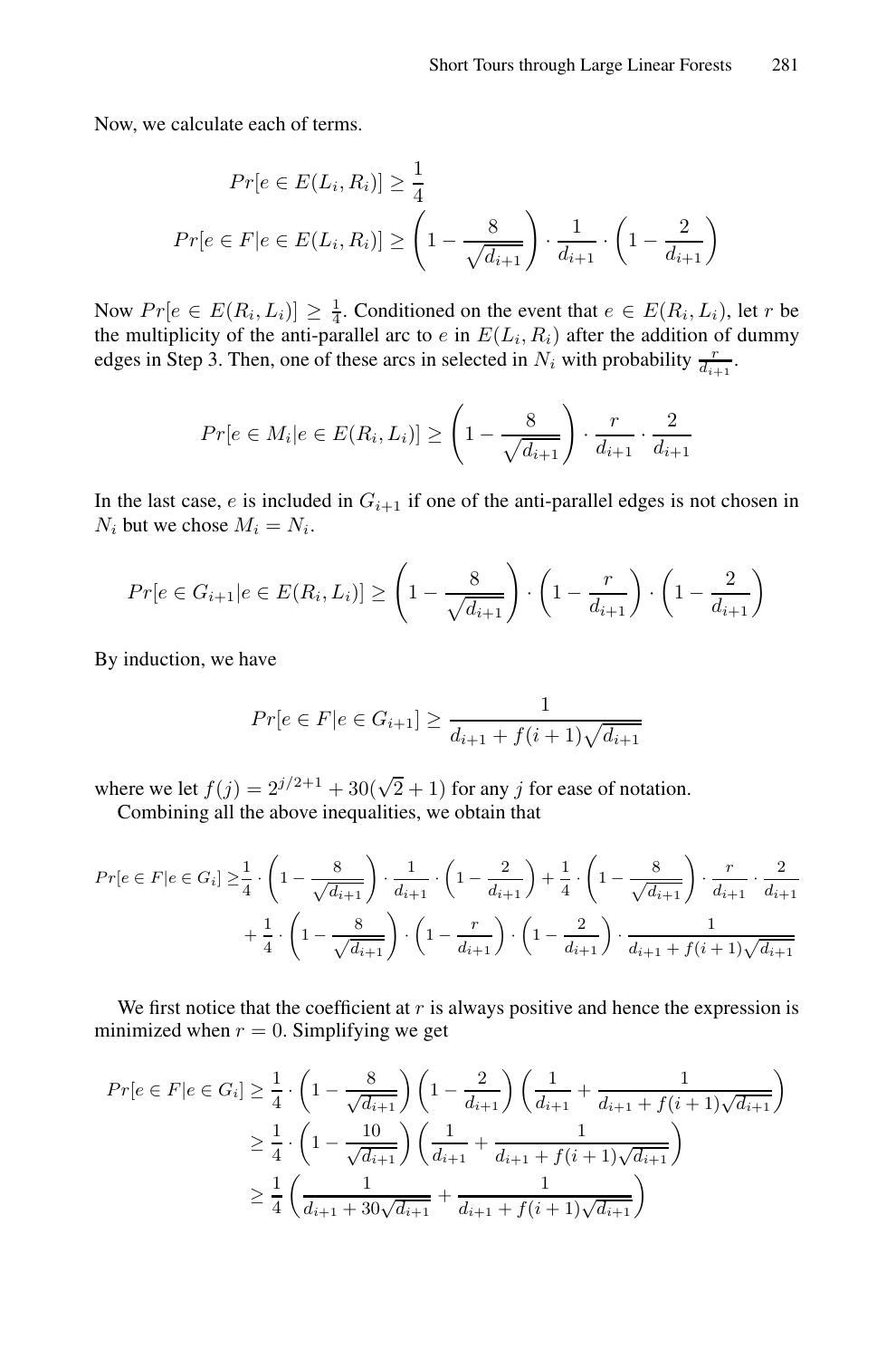<span id="page-9-0"></span>where the last inequality is true for large enough d. Using the fact that  $d_{i+1} = \frac{d_i}{2}$  and implifying the above expression further a simple check shows that simplifying the above expression further, a simple check shows that

$$
Pr[e \in F | e \in G_i] \ge \frac{1}{2d_i + 60\sqrt{2}\sqrt{d_i}} + \frac{1}{2d_i + 2\sqrt{2}f(i+1)\sqrt{d_i}}
$$

$$
\ge \frac{1}{d_i + \left(2^{\frac{i}{2}+1} + 30(\sqrt{2}+1)\right)\sqrt{d_i}}
$$

This completes the proof of lemma by induction.

U[sin](#page-1-2)g the fact  $d_1 \geq \frac{d}{2}$ , we obtain that

$$
Pr[e \in F] = Pr[e \in F | e \in G_1] \ge \frac{1}{d_1 + \left(2^{\frac{3}{2}} + 30(\sqrt{2} + 1)\right)\sqrt{d_1}} \ge \frac{2}{d_1 + 120\sqrt{d}}
$$

This completes the proof of Theorem 7.

### **3.1 Extensions to Nearly Regular Graphs**

#### Here we prove Theorem 5.

*Proof (Proof of Theorem 5).* Let G be a conne[cte](#page-1-2)d graph of maximum degree  $\Delta$ , average degree d, and minimum degree  $\delta$ . Simply replacing d by  $\Delta$  in the proof of Theorem [3](#page-1-2) [e](#page-1-2)stablishes that the fractional linear arboricity of G is  $\frac{\Delta}{2} + O(\sqrt{\Delta})$ . As G has do (2 edges this implies that it has et least one linear forest E with  $n(\frac{d}{d} - O(\frac{1}{n}))$ has  $dn/2$  edges, this implies that it has at least one linear forest F with  $n(\frac{d}{\Delta} - O(\frac{1}{\sqrt{\Delta}}))$ edges. Moreover, such a linear forest can be found in polynomial time by sampling linear forests from the distribution generated by the algorithm appearing in the proof of Theorem 3. Given such a linear forest, Corollary 1 finds a tour of length  $2n - |F|$  +  $O(\frac{n}{\delta}) = \left(1 + \frac{\Delta - d}{\Delta} + O\left(\sqrt{\frac{1}{\Delta}}\right) + O(\frac{1}{\delta})\right)n$ , as specified in Theorem 5.

The term  $\frac{\Delta-d}{\Delta}$  $\frac{\Delta-d}{\Delta}$  $\frac{\Delta-d}{\Delta}$  in Theorem 5 i[s b](#page-10-1)est possible, as shown by the following example. Let G be a bipartite graph in which the larger side has  $\frac{\Delta n}{\Delta + \delta}$  vertices of degree  $\delta$ , whereas the sm[al](#page-1-2)ler side has  $\frac{\delta n}{\Delta + \delta}$  vertices of degree  $\Delta$ . As a tour must vi[sit](#page-1-2) every vertex in the large side, the length of the shortest tour is at least  $\frac{2\Delta n}{\Delta + \delta}$ . The average degree is  $d = \frac{2\Delta \delta}{\Delta + \delta}$ , and a simple manipulation show that expressing the minimum tour length as a function of d gives  $\left(1+\frac{\Delta-d}{\Delta}\right)n$ , as desired.

The term  $O\left(\sqrt{\frac{1}{\Delta}}\right)$  in Theorem 5 is carried over from Theorem 2, and possibly can be replaced by  $O(\frac{1}{2})$ . See the discussion [in](#page-1-2) Section 4.<br>An interesting question is whether the term  $O(\frac{1}{2})$ 

An interesting question is whether the term  $O(\frac{1}{\delta})$  can be replaced by  $O(\frac{1}{d})$ . If so, bound in Theorem 5 would become independent of  $\delta$ . Our proof of Theorem 5 uses the bound in Theorem 5 would become independent of  $\delta$ . Our proof of Theorem 5 uses Corollary 1, and there the term  $O(\frac{1}{\delta})$  cannot be replaced by  $O(\frac{1}{d})$ . Consider for example and the a replaced to a triangle and the a path of length (roughly)  $n/2$  in which one endpoint is connected to a triangle and the other to a clique of size  $n/2$ . This graph has a Hamiltonian path (and hence a linear forest of size  $n-1$ ), but the shortest tour is of length roughly  $3n/2$ , despite the fact that its average degree is very high, roughly  $n/4$ . However, the above graph does not show that the term  $O(\frac{1}{\delta})$  cannot be replaced by  $O(\frac{1}{d})$  in Theorem 5, because for this graph  $\Delta - d_{\text{out}}$  1  $\frac{\Delta-d}{\Delta} \simeq \frac{1}{2}.$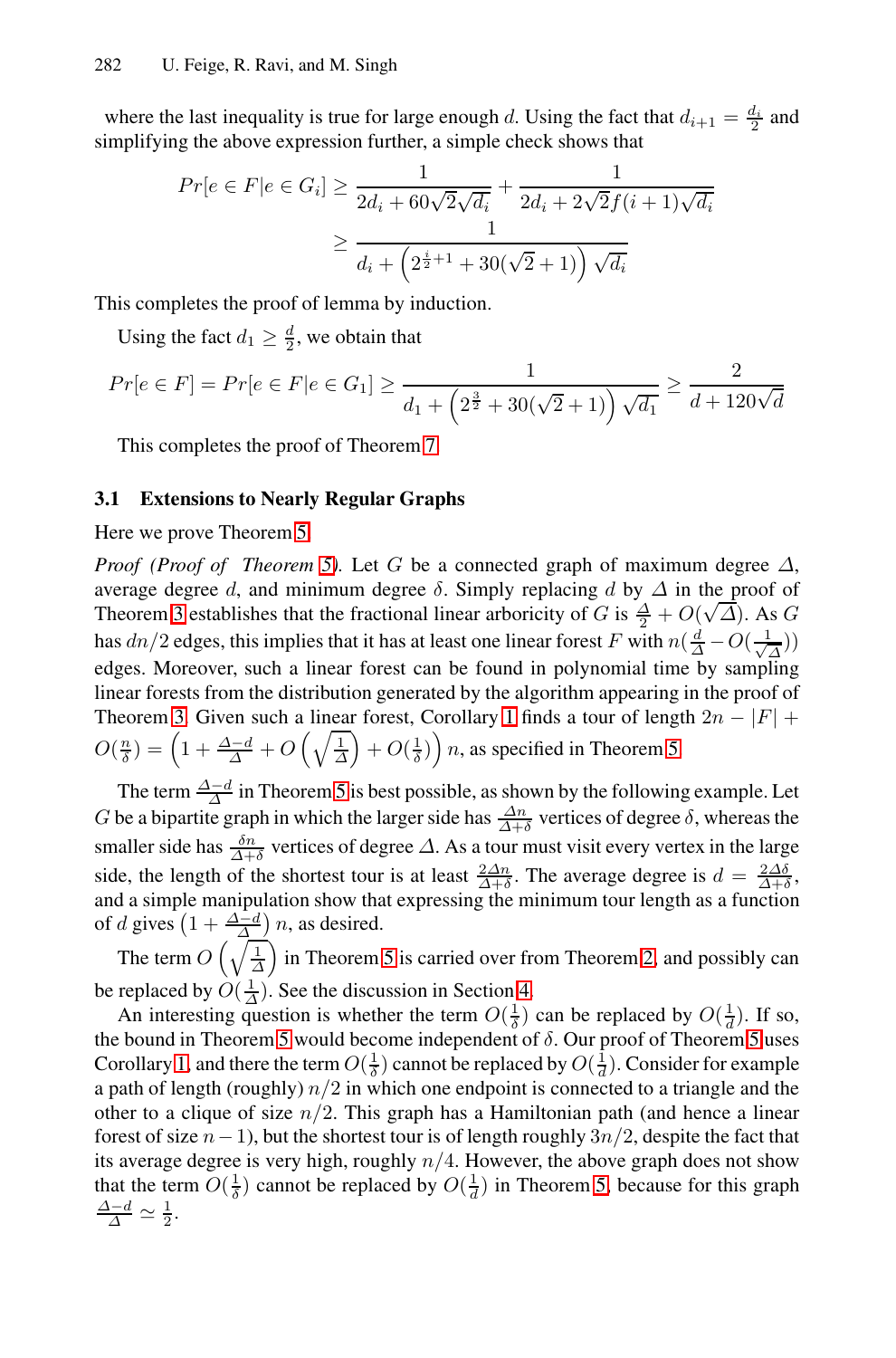## <span id="page-10-1"></span>**4 Some Conjectures**

*Linear arboricity* of a graph G is a covering of all its edges by linear forests. The linear [a](#page-1-0)rboricity conjecture of [1] states that every d-regular graph has a linear arboricity with  $\lceil \frac{d+1}{2} \rceil$  linear forests. If true, then one of these forests must be of size at least  $(1 - \frac{2}{d+2})n$ , and Theorem 4 would then imply that every *d*-regular graph has a tour of length (1 + an[d](#page-11-7) Theorem 4 would then imply that every d-regular graph has a tour of length  $(1 +$  $O(\frac{1}{d})$ n. The linear arboricity conjecture has been proved for small values of d, and is<br>known to be true up to low order terms for large values of d (see [3] or [4]). The known known to be true up to low order terms for large values of  $d$  (see [3] or [4]). The known upper bounds on the linear arboricity number translate to a  $(1 - O\left(\left(\frac{\log d}{d}\right)^{1/3}\right))$ n lower bo[und](#page-3-0) on the sizes of linear forests, which is weaker than the bound that we prove in Theorem 3.

The path cover number of a graph  $G$  is the minimum number of vertex disjoint paths required to cover the vertices [of](#page-11-11) G. Magnant and Martin [13] conjecture that the path cover number of d-regular graphs is at most  $\frac{n}{d+1}$  (and even smaller if the graph<br>is required to be connected). They prove the conjecture for all  $d \leq 5$ . Observe that is required to be connected). They prove the conjecture for all  $d \leq 5$ . Observe that every path cover is a linear forest, and that the size of the forest plus the respective cover number is exactly n. Hence the path cover number conjecture, if true, could be combined with our Corollary 1 to show that every  $d$ -regular graph has a tour of length  $\frac{(1+O(\frac{1}{d}))n}{\Delta \text{ minimum}}$ 

A *minimum Hamiltonian completion* of a graph is the minimum size set of edges that, when added to the graph, makes it Hamiltonian [10]. The size of such a set is exactly one more than the size of a minimum path cover of the graph.

<span id="page-10-0"></span>An upper bound of  $(1 + O(\frac{1}{d}))n$  on the shortest tour length is the best that one<br>therefore and likewise a lower bound of  $(1 - O(\frac{1}{d}))n$  on the largest linear forest can hope for, and likewise, a lower bound of  $(1 - \Omega(\frac{1}{d}))n$  on the largest linear forest<br>would be best possible. This can be demonstrated by taking a d-regular tree of depth would be best possible. This can be demonstrated by taking a d-regular tree of depth  $\ell \simeq \log_d n$  (the root node has d children whereas internal nodes have  $d-1$  children), and converting it to a d-regular graph as follows (assume for simplicity that  $d$  is odd). Add a single child to each leaf, connect this child to every sibling of its parent leaf (by now original leaves have degree d), and add a matching on the set of newly added children in which two such vertices can be matched if they are children of sibling leaves (so now all vertices have degree  $d$ ). In this  $d$ -regular graph, a path can contain at most two vertices from the penultimate level of the tree (the parents of the leaves). It follows that a path cover contains at least  $\Omega(n/d)$  paths, implying the desired lower bound on the length of a tour and upper bound on size of the linear forest.

**Acknowledgements.** Part of this work was done while the first two authors were visiting Microsoft Research in Redmond, Washington. We thank Noga Alon and Jeff Kahn for directing us to relevant literature.

## **References**

- 1. Akiyama, J., Exoo, G., Harary, F.: Covering and packing in graphs IV: linear arboricity. Networks 11, 69–72 (1981)
- 2. Alon, N.: Problems and results in extremal combinatorics, Part I. Discrete Math. 273, 31–53 (2003)